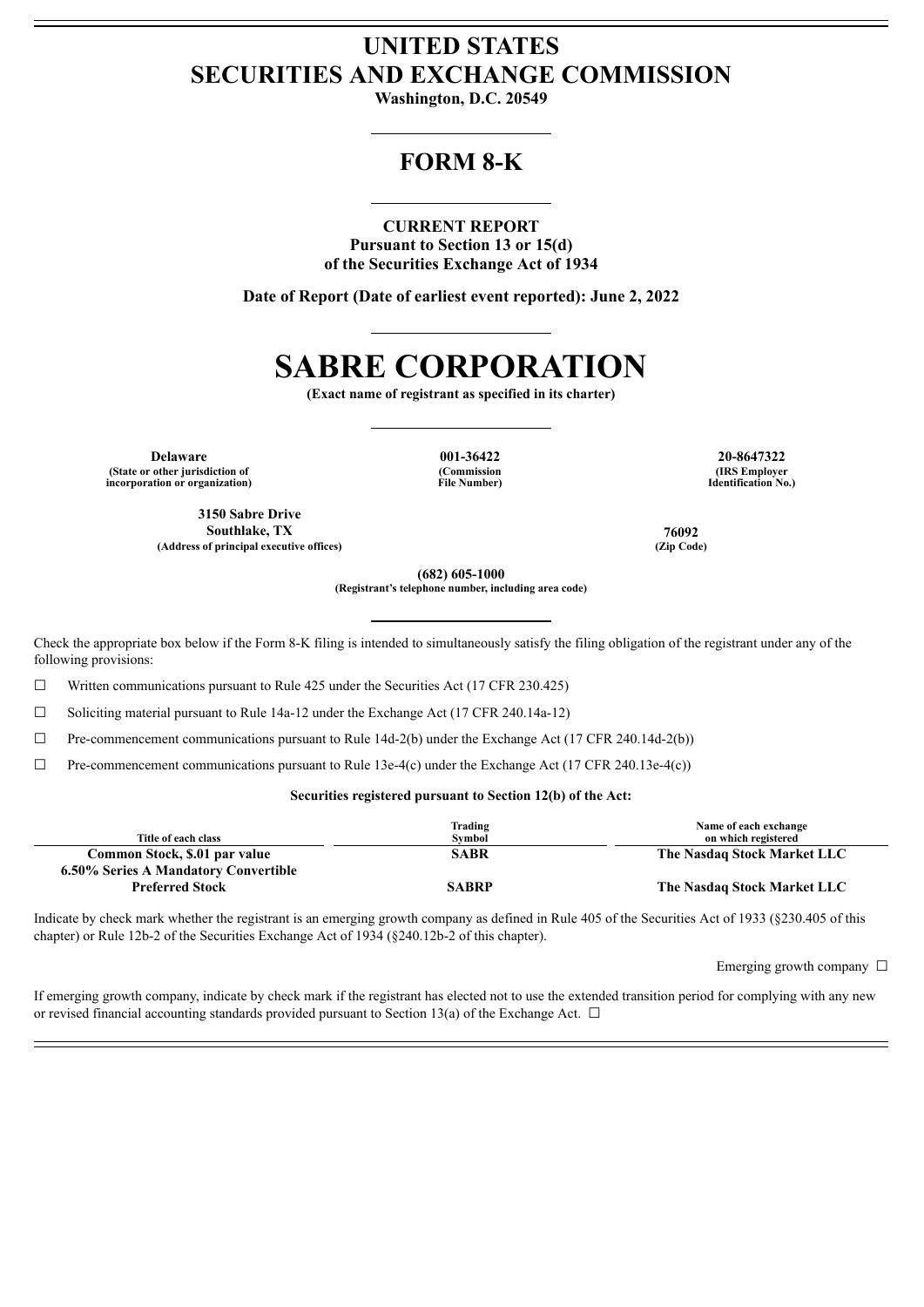## **Item 7.01. Regulation FD Disclosure.**

On June 2, 2022, Sabre Corporation ("Sabre," "we," "us," or "our") provided the following key volume metrics update:

In May 2022 (through May 26, 2022), versus the same period in 2019:

- Our gross air bookings recovered to approximately 56%,
- Net air bookings recovered to approximately 58%.
- Passengers boarded recovered to approximately 86%, and
- Gross hotel central reservation system transactions recovered to approximately 110%.

We are encouraged by the breadth of the overall recovery as international and corporate bookings have continued to strengthen. Geographically, the recovery in air bookings has continued around the world, with all major regions showing significant improvement from the first quarter 2022.

The recovery in our key volume metrics versus 2019 levels is summarized in the chart below.

## Distribution Gross Air Bookings ...... IT Solutions Passengers Boarded - - Hospitality Solutions Gross CRS Transactions 120% 100% 80% 60% 40% 20%  $0%$ 11/25/2020<br>12/9/2020<br>12/23/2020 47282021<br>57282021<br>5728202172021720217<br>5738202172021720217<br>5738202172021720218<br>57520218202182021 /20/202 02/17 3/31/202  $9/29$

#### Sabre Key Volume Metrics Recovery vs. 20191

1 7-Day moving average; calendar shifted; CRS transactions are community model only; data through May 26th, 2022.

#### **Forward-looking statements**

Certain statements herein are forward-looking statements about trends, future events, uncertainties and our plans and expectations of what may happen in the future. Any statements that are not historical or current facts are forward-looking statements. In many cases, you can identify forward-looking statements by terms such as "encouraged," "expect," "goal," "outlook," "opportunity," "target," "future," "believe," "trend," "plan," "guidance," "anticipate," "will," "forecast," "continue," "strategy," "estimate," "project," "may," "should," "would," "intend," "potential," or the negative of these terms or other comparable terminology. Forward-looking statements involve known and unknown risks, uncertainties and other factors that may cause Sabre's actual results, performance or achievements to be materially different from any future results, performances or achievements expressed or implied by the forward-looking statements. The potential risks and uncertainties include, among others, the severity, extent and duration of the global COVID-19 pandemic and its impact on our business and results of operations, financial condition and credit ratings, as well as on the travel industry and consumer spending more broadly, the actions taken to contain the disease or treat its impact, the effectiveness and rate of vaccinations, the effect of remote working arrangements on our operations and the speed and extent of the recovery across the broader travel ecosystem, dependency on transaction volumes in the global travel industry, particularly air travel transaction volumes, including from airlines' insolvency, suspension of service or aircraft groundings, the effect of cost savings initiatives, the timing, implementation and effects of the technology investment and other strategic initiatives, the completion and effects of travel platforms,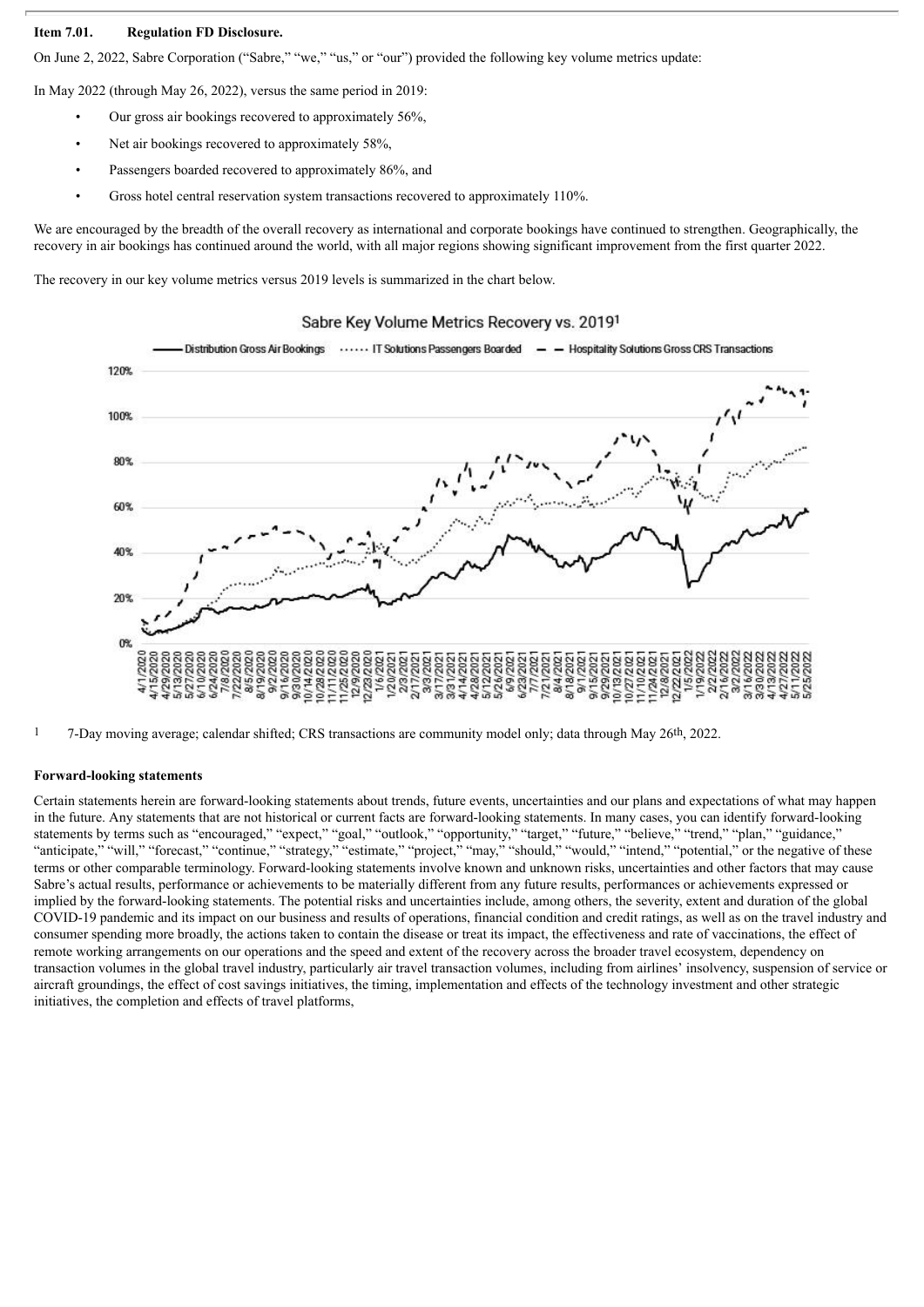exposure to pricing pressure in the Travel Solutions business, changes affecting travel supplier customers, maintenance of the integrity of our systems and infrastructure and the effect of any security incidents, failure to adapt to technological advancements, competition in the travel distribution market and solutions markets, implementation of software solutions, reliance on third parties to provide information technology services and the effects of these services, implementation and effects of new, amended or renewed agreements and strategic partnerships, including anticipated savings, dependence on establishing, maintaining and renewing contracts with customers and other counterparties and collecting amounts due to us under these agreements, dependence on relationships with travel buyers, collection, processing, storage, use and transmission of personal data and risks associated with PCI compliance, our ability to recruit, train and retain employees, including our key executive officers and technical employees, the financial and business results and effects of acquisitions and divestitures of businesses or business operations, reliance on the value of our brands, our the effects of any litigation and regulatory reviews and investigations, adverse global and regional economic and political conditions, including, but not limited to, economic conditions in countries or regions with traditionally high levels of exports to China or that have commodities-based economies, risks related to the current military conflict in Ukraine, risks arising from global operations, reliance on the value of our brands, failure to comply with regulations, use of third-party distributor partners, risks related to our significant amount of indebtedness, the effects of the implementation of new accounting standards and tax-related matters. More information about potential risks and uncertainties that could affect our business and results of operations is included in the "Risk Factors" and "Forward-Looking Statements" sections in our Quarterly Report on Form 10-Q filed with the SEC on May 3, 2022, in our Annual Report on Form 10-K filed with the SEC on February 18, 2022, and in our other filings with the SEC. Although we believe that the expectations reflected in the forward-looking statements are reasonable, we cannot guarantee future events, outlook, guidance, results, actions, levels of activity, performance or achievements. Readers are cautioned not to place undue reliance on these forward-looking statements. Unless required by law, Sabre undertakes no obligation to publicly update or revise any forward-looking statements to reflect circumstances or events after the date they are made.